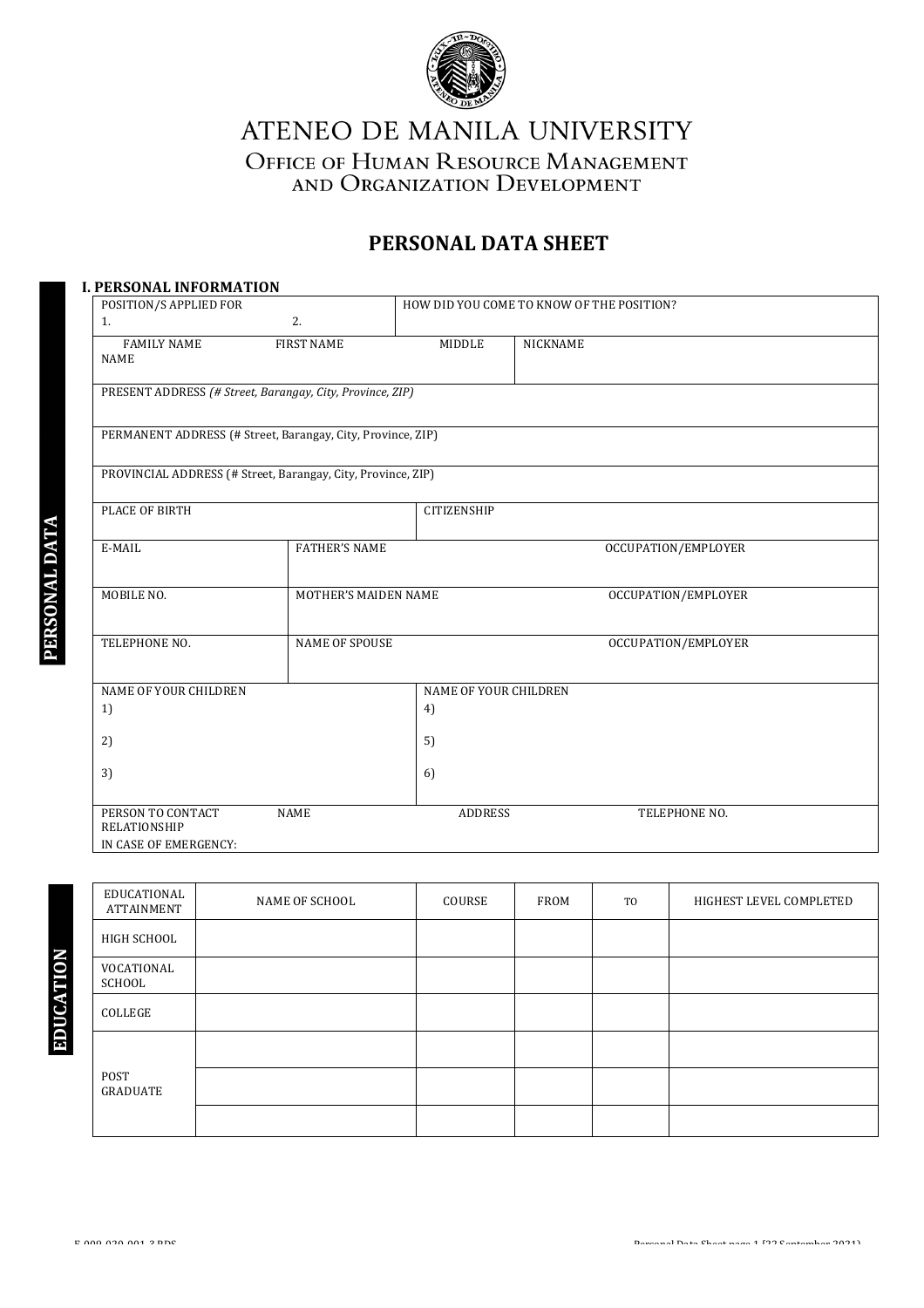| NATURE OR TITLE OF SEMINAR, WORKSHOP,<br>SPECIAL COURSE, OR FELLOWSHIP | NAME AND LOCATION OF INSTITUTION | INCLUSIVE DATES ATTENDED |
|------------------------------------------------------------------------|----------------------------------|--------------------------|
|                                                                        |                                  |                          |
|                                                                        |                                  |                          |
|                                                                        |                                  |                          |

**ACTIVITIES**

**ACTIVITIES** 

**WORK EXPERIENCE**

**WORK EXPERIENCE** 

**S**

|                   | SPECIAL SKILLS/ OTHER QUALIFICATIONS |             | <b>YES</b> | N <sub>0</sub> | SPECIAL SKILLS / OTHER QUALIFICATIONS                                                                            |  | N <sub>0</sub> |
|-------------------|--------------------------------------|-------------|------------|----------------|------------------------------------------------------------------------------------------------------------------|--|----------------|
|                   | COMPUTER SKILLS (SPECIFY SOFTWARE)   |             |            |                | <b>LABORATORY WORK</b>                                                                                           |  |                |
|                   | COMPUTER REPAIR/MAINTENANCE          |             |            |                | DRIVING (Specify type of license)                                                                                |  |                |
| <b>ACCOUNTING</b> |                                      |             |            |                | SKILLED WORK: (Pls. specify)<br>(e.g., electrical, carpentry, painting, plumbing, welding,<br>automotive, mason) |  |                |
| CASHIERING        |                                      |             |            |                | OTHERS: (Pls. specify)                                                                                           |  |                |
|                   | PROFESSIONAL ELIGIBILITY:            | LICENSE NO: |            |                | <b>REGISTRATION DATE:</b><br>VALIDITY:                                                                           |  |                |

MEMBERSHIP IN ORGANIZATIONS AND CLUBS

HOBBIES & RECREATIONAL ACTIVITIES

### Employment record outside the University. Please start with the most recent. Please attach your resume.

| INCLUSIVE DATES<br>OF EMPLOYMENT | COMPANY NAME & ADDRESS | <b>POSITION</b> | SALARY | <b>WORK</b><br>HOURS<br>PER WEEK | NUMBER OF<br>REPORTING<br>DAYS PER<br>WEEK | <b>REASON FOR LEAVING</b> |
|----------------------------------|------------------------|-----------------|--------|----------------------------------|--------------------------------------------|---------------------------|
|                                  |                        |                 |        |                                  |                                            |                           |
|                                  |                        |                 |        |                                  |                                            |                           |
|                                  |                        |                 |        |                                  |                                            |                           |

#### Employment record in the Ateneo de Manila University. Please start with the most recent.

PROFESSIONAL REFERENCES: (Faculty, Academic Adviser, and/or Previous Supervisor; Exclude Relatives)<br>COMPANY AND ADDRESS POSITION

| INCLUSIVE DATES<br>OF EMPLOYMENT | <b>COMPANY NAME &amp; ADDRESS</b> | POSITION | SALARY | <b>WORK</b><br><b>HOURS</b><br>PER WEEK | NUMBER OF<br>REPORTING<br><b>DAYS PER</b><br>WEEK | <b>REASON FOR LEAVING</b> |
|----------------------------------|-----------------------------------|----------|--------|-----------------------------------------|---------------------------------------------------|---------------------------|
|                                  |                                   |          |        |                                         |                                                   |                           |
|                                  |                                   |          |        |                                         |                                                   |                           |
|                                  |                                   |          |        |                                         |                                                   |                           |

 NAME COMPANY AND ADDRESS POSITION TEL NUMBER EMAIL

1. 

2. 

3. 

4.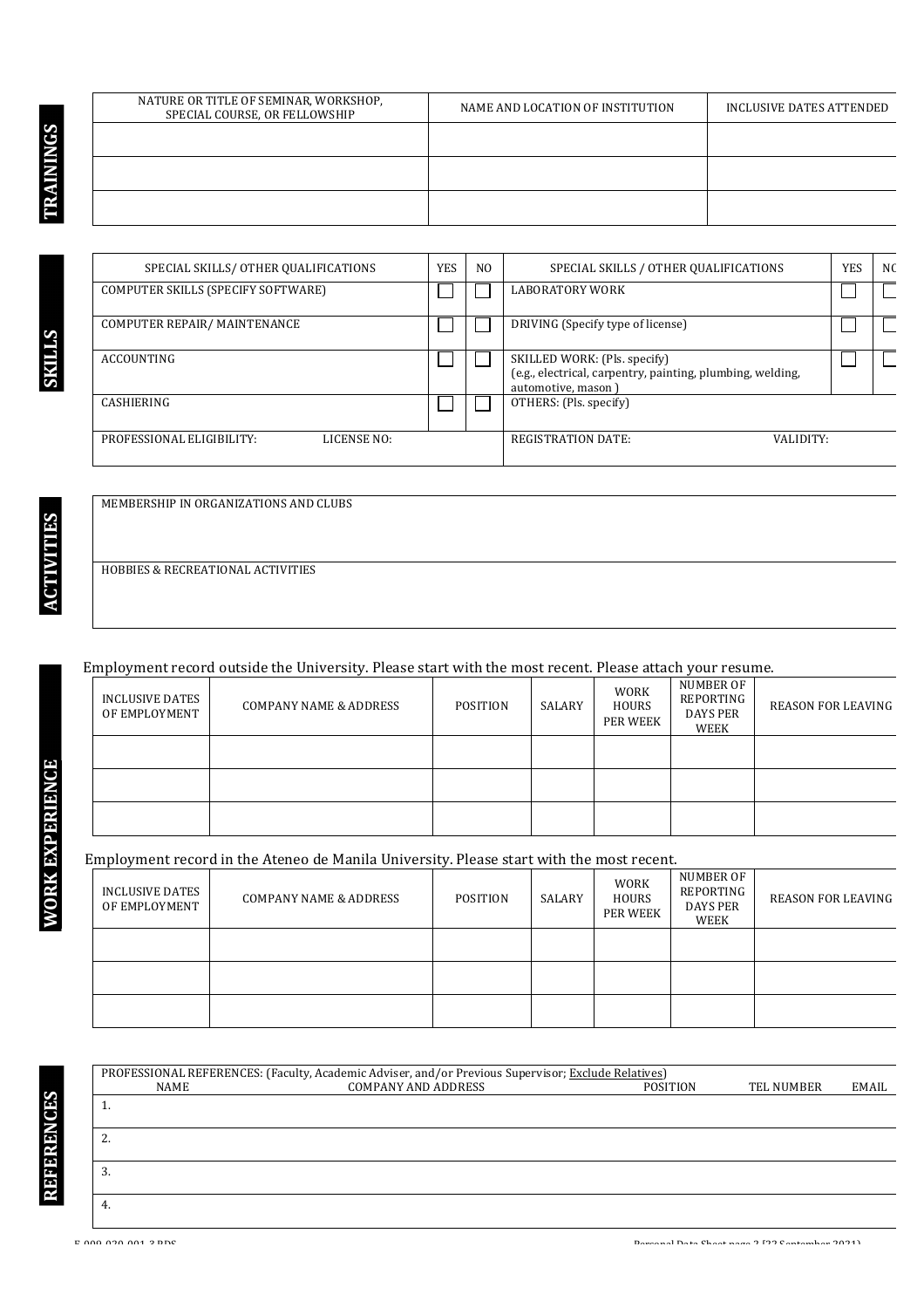| What is your blood type?                                                                    |            |                    | When was your last chest x-ray? | What was the result?                                                                                                   |
|---------------------------------------------------------------------------------------------|------------|--------------------|---------------------------------|------------------------------------------------------------------------------------------------------------------------|
|                                                                                             |            |                    |                                 |                                                                                                                        |
| migrating, further studies, and health?)                                                    | <b>YES</b> | $\vert$ $\vert$ NO | If yes, please give details:    | DO YOU HAVE ANY CIRCUMSTANCE/CONSIDERATIONS THAT MIGHT AFFECT YOUR EMPLOYMENT IN THE UNIVERSITY IF HIRED (E.G plans of |
|                                                                                             |            |                    |                                 |                                                                                                                        |
| HAVE YOU EVER BEEN SUBJECTED TO ANY DISCIPLINARY ACTION IN ANY OF YOUR PREVIOUS EMPLOYMENT? |            |                    |                                 | <b>YES</b><br>N <sub>O</sub>                                                                                           |
| If yes, please give details:                                                                |            |                    |                                 |                                                                                                                        |
| HAVE YOU EVER BEEN CONVICTED FOR ANY OFFENSE?                                               |            |                    | N <sub>O</sub><br><b>YES</b>    |                                                                                                                        |
| If yes, please give details:                                                                |            |                    |                                 |                                                                                                                        |
| HAVE YOU WORKED WITH MINORS BEFORE?                                                         | <b>YES</b> |                    | N <sub>0</sub>                  |                                                                                                                        |
| If yes, what was the nature of your engagement? (e.g. teaching, tutoring):                  |            |                    |                                 |                                                                                                                        |
|                                                                                             |            |                    |                                 |                                                                                                                        |
| <b>DETAILS</b>                                                                              | <b>YES</b> | N <sub>O</sub>     |                                 | IF YES, NATURE OF ILLNESS                                                                                              |
| Have you been hospitalized previously?                                                      |            |                    |                                 |                                                                                                                        |
| Have you undergone surgery previously?                                                      |            |                    |                                 |                                                                                                                        |
| Do you currently undergo any treatment?                                                     |            |                    |                                 |                                                                                                                        |
|                                                                                             |            |                    |                                 |                                                                                                                        |
| Weight                                                                                      |            |                    | Height                          |                                                                                                                        |
|                                                                                             |            |                    |                                 |                                                                                                                        |

#### **II. DECLARATION OF OCCUPATION AND EMPLOYER OF RELATIVES WORKING IN THE UNIVERSITY**

Print clearly and provide details according to this order: Parents, Siblings, Spouse, Children, Parent-in-law, Brother/Sister-in-law, First Cousin-in-law Uncle/Aunt, Nephew/Niece (son/daughter of brother/sister)

| LAST NAME | FIRST NAME | MIDDLE NAME | RELATIONSHIP | OCCUPATION/EMPLOYER |
|-----------|------------|-------------|--------------|---------------------|
|           |            |             |              |                     |
|           |            |             |              |                     |
|           |            |             |              |                     |
|           |            |             |              |                     |

## **III.** ESSAY (Use another sheet if necessary.)

1. Describe yourself. *Ipakilala ang iyong sarili.*

2. What are your career plans? What do you see yourself doing in the next 10 years? Ano ang plano mo para sa iyong career? Paano mo nakikita ang sarili mo sa mga susunod na sampung (10) taon?